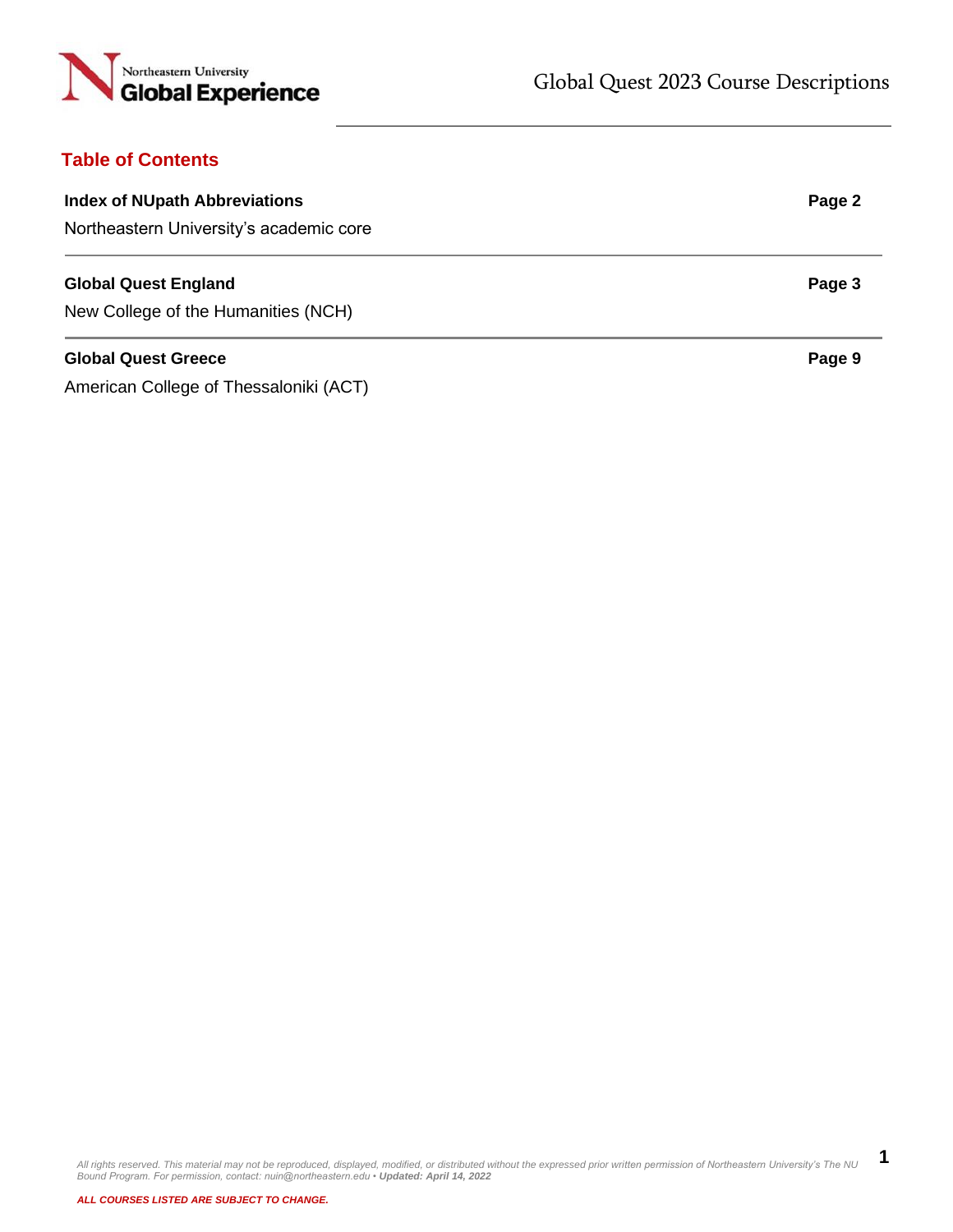

# **NUpath**

Northeastern's academic core, known as NUpath, is built around essential, broad-based knowledge and skills—such as understanding societies and analyzing data—integrated with specific content areas and disciplines. It offers students the flexibility to integrate core learning into their individual educational journeys. NUpath is Northeastern University's set of institution-wide general education requirements for all students in all majors. You may find a list of these requirements with further details on the NU Core Curriculum webpage: [https://www.northeastern.edu/core/requirements/.](https://www.northeastern.edu/core/requirements/)

Throughout this guide you will find the following abbreviations for NUpath categories. Below is a list of these NUpath categories and their accompanying codes.

| <b>NUpath</b><br><b>Abbreviation</b> | <b>NUpath Attribute</b>                             |
|--------------------------------------|-----------------------------------------------------|
| ND                                   | Engaging with the Natural and Designed World        |
| ΕI                                   | <b>Exploring Creative Expression and Innovation</b> |
| IC                                   | <b>Interpreting Culture</b>                         |
| FQ                                   | <b>Conducting Formal and Quantitative Reasoning</b> |
| SI                                   | <b>Understanding Societies and Institutions</b>     |
| AD.                                  | Analyzing and Using Data                            |
| DD                                   | <b>Engaging Difference and Diversity</b>            |
| <b>ER</b>                            | <b>Employing Ethical Reasoning</b>                  |
| WF                                   | Writing in the First Year                           |
| WI                                   | Writing Intensive in the Major                      |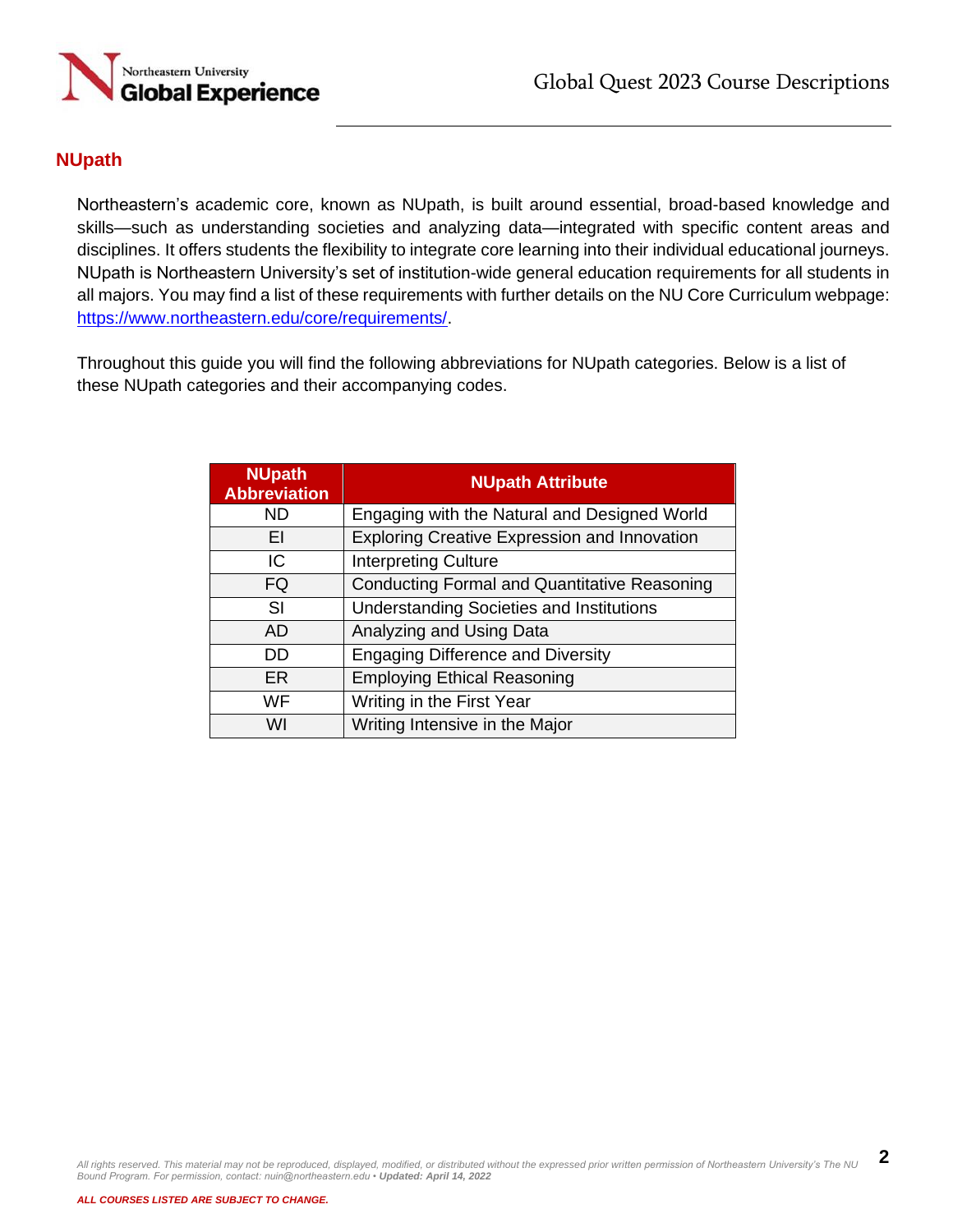

# **NU Bound England**

## **Global Learning Experience**

This online seminar will focus on global citizenship and cultural difference in the twenty-first century. We will begin by defining global citizenship and examining its origins and critiques. We will then explore frameworks of intercultural learning and praxis. You will critically analyze and apply these ideas as you engage in personal reflection and team-based problem-solving, connecting issues you encounter during your own global experience in your Global Quest host site with broader dynamics of globalization, migration, positionality, power, and privilege.

*NU Course: INSH 1990, Interdisciplinary Elective in Social Sciences & Humanities.*

#### **Beginner/Intermediate/Advanced French**

Designed for students with very little or no prior knowledge of French. Provides a lively introduction to basic oral expression, listening comprehension, and elementary reading and writing. Each lesson incorporates helpful information about daily life in France and the varied cultures within the world of French speakers. Laboratory practice complements class work, enables students to work aloud at their own speed, reinforces their acquisition of essential structures, and acquaints them with a vast library of audio-visual resources.

*NU Course Equivalent: FRNH 1101, Elementary French 1.*

*NOTE: Additional upper-level language classes may be available, per the host institutions placement exam*

#### **Beginner/Intermediate/Advanced Spanish**

Designed for students with little or no knowledge of Spanish. Presents essentials of correct Spanish usage through acquisition of basic skills in reading, speaking, writing, and aural comprehension.

*NU Course Equivalent: SPNS 1101, Elementary Spanish 1.*

*NOTE: Additional upper-level language classes may be available, per the host institutions placement exam*

#### **Britain and the World: Interaction and Empire**

Welcome to 'Britain and the World: Interaction and Empire'. This course introduces students to the history of Britain and its interaction with the world. The course follows British history from the Roman Empire to today. The aim is to examine the Britain's relationships with other countries and cultures, exploring social, economic, and cultural developments, as well as political and diplomatic ones. As well as understanding these developments discretely, students will also be encouraged to see how they affect one another.

*NU Course Equivalent: HIST 2376, Britain and the British Empire, NUpath: SI, DD.*

#### **British Drama and the London Stage**

In this course students will study a range of drama from the British Isles across six centuries, with a particular emphasis on the evolving nature of theatre and performance in London. Attention is given to major playwrights, movements, styles and themes and their historical, critical and performance contexts. Throughout the course we will be considering the relationship between page and stage: between the dramatic text as it appears in written from, and its life in performance. After an overview we will proceed chronologically, from Elizabethan and Jacobean Shakespeare through to the eclectic British theatre of the twenty-first century. Lectures are highly interactive and are structured around significant playwrights, genres, movements and topics. We will use the wealth of theatres and productions happening on our doorstep in London as a resource. *NU Course Equivalent: THTR 1990, Theatre Elective, NUpath: EI, IC.*

#### **Business Statistics**

Offers students an opportunity to obtain the necessary skills to collect, summarize, analyze, and interpret business-related data. Covers descriptive statistics, sampling and sampling distributions, statistical inference, relationships between variables, formulating and testing hypotheses, and regression analysis in the context of business. Use of the SPSS statistical programming package is an integral part of the course.

*NU Course Equivalent: MGSC 2301, Business Statistics. NUpath: AD.*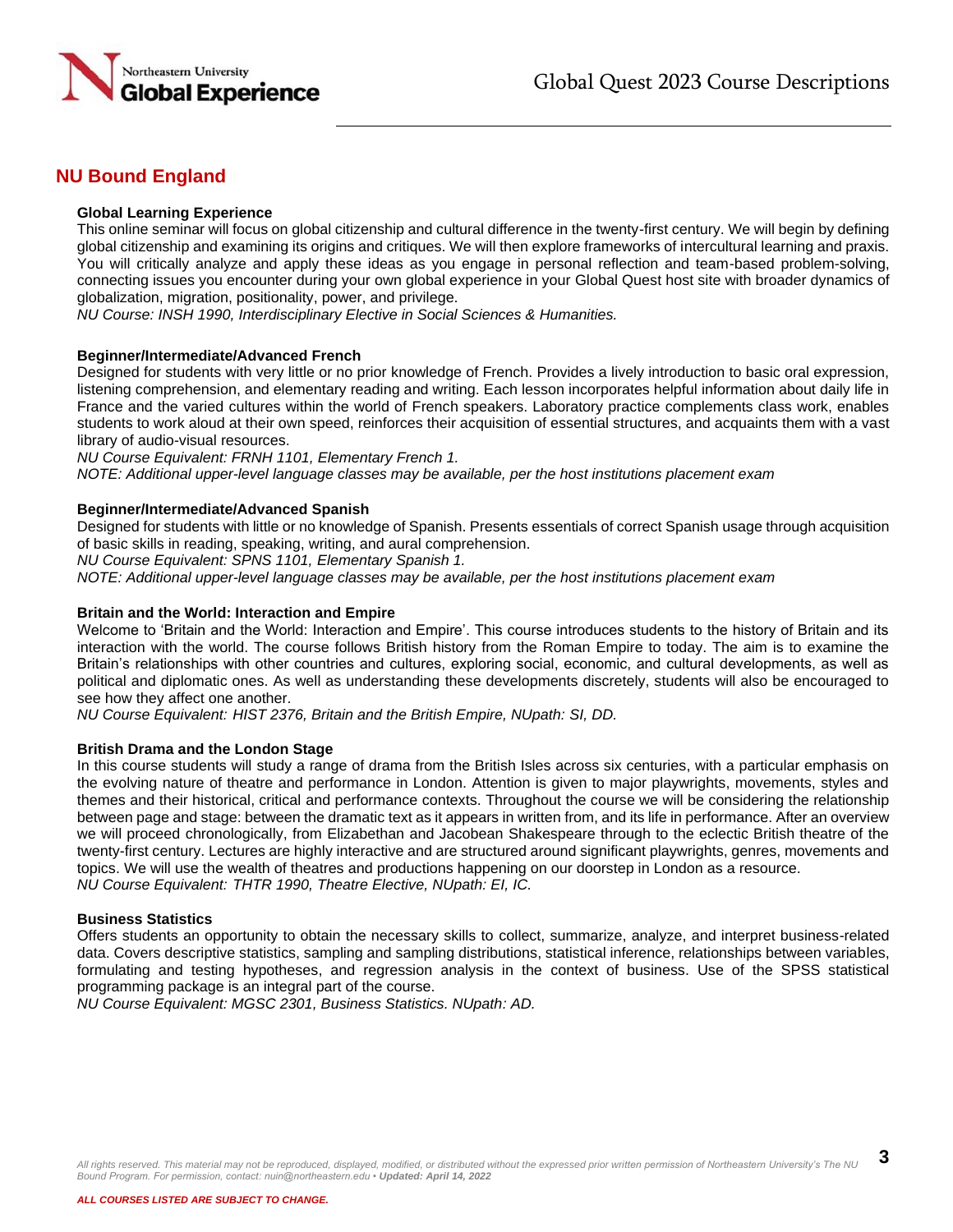

## **Calculus 1 for Science and Engineering**

Covers definition, calculation, and major uses of the derivative, as well as an introduction to integration. Topics include limits; the derivative as a limit; rules for differentiation; and formulas for the derivatives of algebraic, trigonometric, and exponential/logarithmic functions. Also discusses applications of derivatives to motion, density, optimization, linear approximations, and related rates. Topics on integration include the definition of the integral as a limit of sums, antidifferentiation, the fundamental theorem of calculus, and integration by substitution.

*NU Course Equivalent: MATH 1341, Calculus 1 for Science and Engineering. NUpath: FQ.*

## **Calculus 2 for Science and Engineering**

Covers further techniques and applications of integration, infinite series, and introduction to vectors. Topics include integration by parts; numerical integration; improper integrals; separable differential equations; and areas, volumes, and work as integrals. Also discusses convergence of sequences and series of numbers, power series representations and approximations, 3D coordinates, parameterizations, vectors and dot products, tangent and normal vectors, velocity, and acceleration in space. Requires prior completion of MATH 1341 or permission of head mathematics advisor.

*NU Course Equivalent: MATH 1342, Calculus 2 for Science and Engineering. NUpath: FQ. Prerequisite: Requires prior completion of MATH 1341 or permission of head mathematics advisor.*

#### **Calculus 3 for Science and Engineering**

Extends the techniques of calculus to functions of several variables; introduces vector fields and vector calculus in two and three dimensions. Topics include lines and planes, 3D graphing, partial derivatives, the gradient, tangent planes and local linearization, optimization, multiple integrals, line and surface integrals, the divergence theorem, and theorems of Green and Stokes with applications to science and engineering and several computer lab projects.

*NU Course Equivalent: MATH 2321, Calculus 3 for Science and Engineering. NUpath: FQ. Prerequisite: MATH 1342 or MATH 1252.* 

#### **Calculus for Business**

Calculus for Business is a calculus course intended for those studying business, economics, or other related business majors. The following topics are presented with applications in the business world: functions, graphs, limits, differentiation, integration, techniques and applications of integration, partial derivatives, optimization, and the calculus of several variables. Each textbook section has an accompanying homework set to help the student better understand the material. *NU Course Equivalent: MATH 1231, Calculus for Business and Economics. NUpath: FQ.*

## **Criminology**

Describes the nature and extent of crime, explains its causes, and examines society's responses to it. Defines the field of criminology by discussing the different types of crime and discusses different theories of crime causation. Studies the connections between systemic racism, inequalities, and crime and the role of bias in the development of the field and criminological theories. To establish the extent of crime in society, addresses measurement issues in the field of criminology. *NU Course Equivalent: CRIM 1120, Criminology. NUpath: SI.*

#### **Cultures of London**

This course is about the relationship between place, people, and culture in the widest sense of the term. In this course you will encounter and study a wide range of cultural manifestations in and of London: examining how different people and different art forms have helped form an idea of the city across different time periods; and how the city has in turn influenced the people who live here and the directions art forms have taken. Wherever possible we will be studying London and its cultures firsthand. The course focuses on a wide variety of art that has been produced in, or which reflects upon, London, including in the visual arts and architecture, and with a strong emphasis on literary representations. We will study a range of poetry, prose and drama spanning more than 450 years, tracing continuities and differences in relation to historical and sociological change. Above all, the aim is for students to enhance their semester abroad by reflecting deeply on their own experiences of London as visitors from overseas, in relation to the similar experiences of overseas visitors and immigrants to London over the past five centuries.

*NU Course Equivalent: INSH 1600, Cultures of London – Abroad. NUpath: IC, DD.*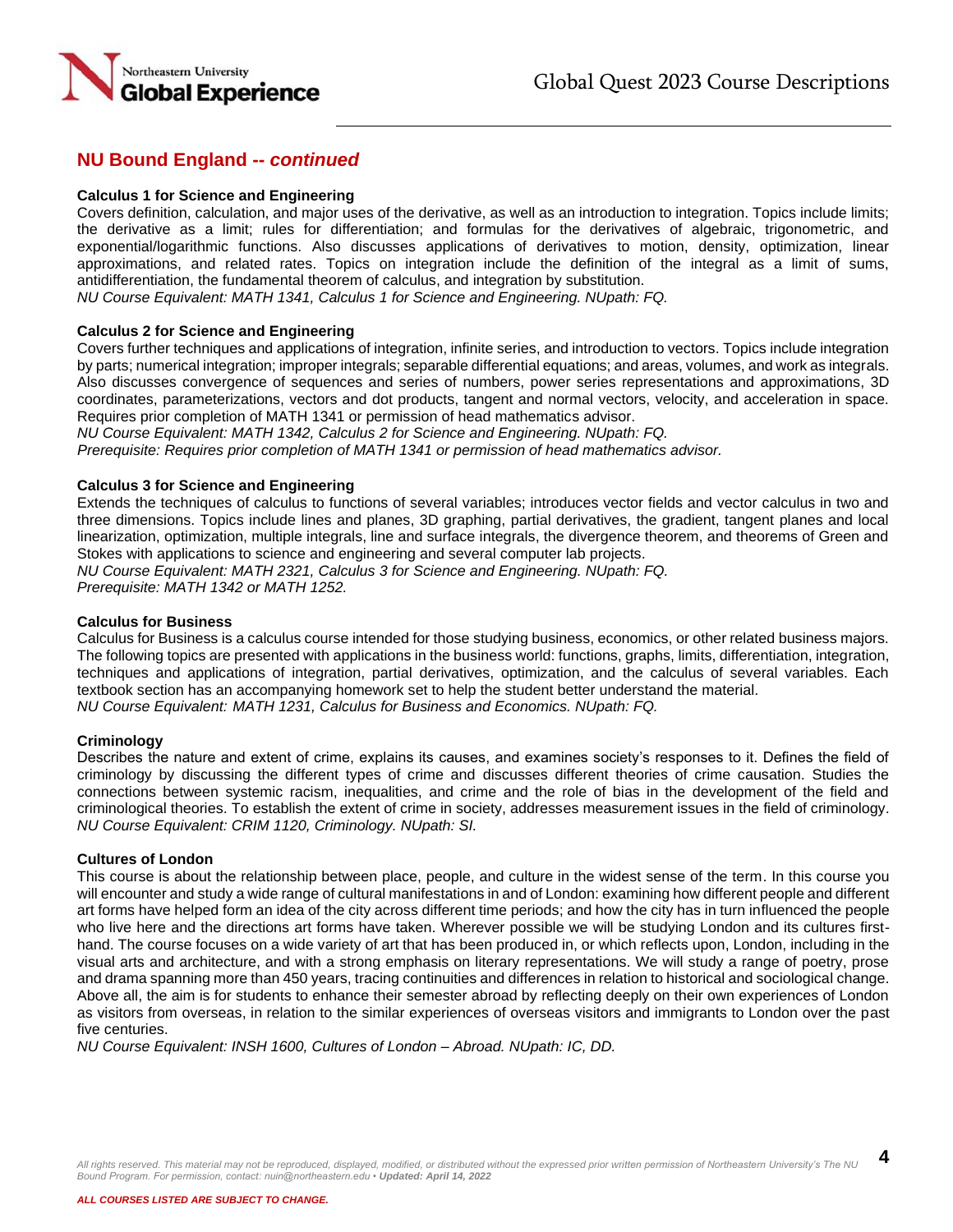

### **Current Issues in Cities and Suburbs**

Introduces students to pressing urban issues: urban sprawl, poverty, education, transportation, economic development, and housing, through an intensive analysis of the Boston metropolitan area. The course is cotaught by university faculty and practitioners in government, community, and nonprofit organizations throughout the metropolitan area. Offers students the opportunity to analyze Boston data, go on outings to see development in progress, talk with urban practitioners about what they do, and conduct research on an urban issue of their choice.

*NU Course Equivalent: POLS/SOCL 2358, Current Issues in Cities and Suburbs. NUpath: DD, SI.*

#### **Developmental Psychology**

Examines change throughout the life span in social relationships, emotional functioning, language, cognition, and other psychological domains, with emphasis on infancy through adolescence. Introduces major theories of development. Stresses the interaction of social and cognitive factors in development, and the interaction of the developing person with the environment. Also explores individual and cross-cultural differences in patterns of development, and research issues in developmental psychology.

*NU Course Equivalent: PSYC 3404, Developmental Psychology. Prerequisite: PSYC 1101.*

#### **Differential Equations and Linear Algebra**

Studies ordinary differential equations, their applications, and techniques for solving them including numerical methods (through computer labs using MS Excel and MATLAB), Laplace transforms, and linear algebra. Topics include linear and nonlinear first- and second-order equations and applications include electrical and mechanical systems, forced oscillation, and resonance. Topics from linear algebra, such as matrices, row-reduction, vector spaces, and eigenvalues/eigenvectors, are developed and applied to systems of differential equations.

*Prerequisite: MATH 1342.* 

*NU Course Equivalent: MATH 2341, Differential Equations and Linear Algebra.*

#### **Experience and Interaction**

Explores the language of interactive experience as a compelling medium to communicate meaning. Examines how variables within the environment can change how we inhabit an experience physically, conceptually, and emotionally. Studies historical and contemporary examples of art and design projects designed as exchanges or experiences. Incorporates drawing as a means to understand the present and project potential future experiences.

*NU Course Equivalent: ARTF 2223, Experience and Interaction. NUpath: EI.*

#### **Financial Accounting and Reporting**

Covers the basic concepts underlying financial statements and the accounting principles followed in the preparation of the balance sheet, the income statement, and the statement of cash flows. Offers students an opportunity to become familiar with accounting terminology and methods designed to enable them to interpret, analyze, and evaluate published corporate financial reports. Wherever appropriate, the course relates current economic, business, and global events to accounting issues. Analyzes how financial reporting concepts affect the behavior of investors, creditors, and other external users. Emphasizes the importance of ethics in financial reporting. Requires second-semester-freshman standing or above. *NU Course Equivalent: ACCT 1201, Financial Accounting and Reporting.*

#### **First-Year Writing Studio**

The goal of this course is to help students learn how to participate in an academic community, in part by helping students to become aware of the ways information and communication function within all sorts of different cultural groups. Students will learn how to assess a variety of communication situations, and how to make choices that will help them participate effectively in those situations. This course aims to help students negotiate writing goals and audience expectations regarding conventions of genre, medium, and situation; formulate and articulate a stance through writing; revise writing using responses from others, including peers and teachers; effectively use and appropriately cite sources in your writing; use multiple forms of evidence to support your claims, ideas, and arguments; practice critical reading strategies; provide revision-based response to your peers; and self-assess as writers.

*NU Course Equivalent: ENGW 1111, First Year Writing. NUpath: WF.*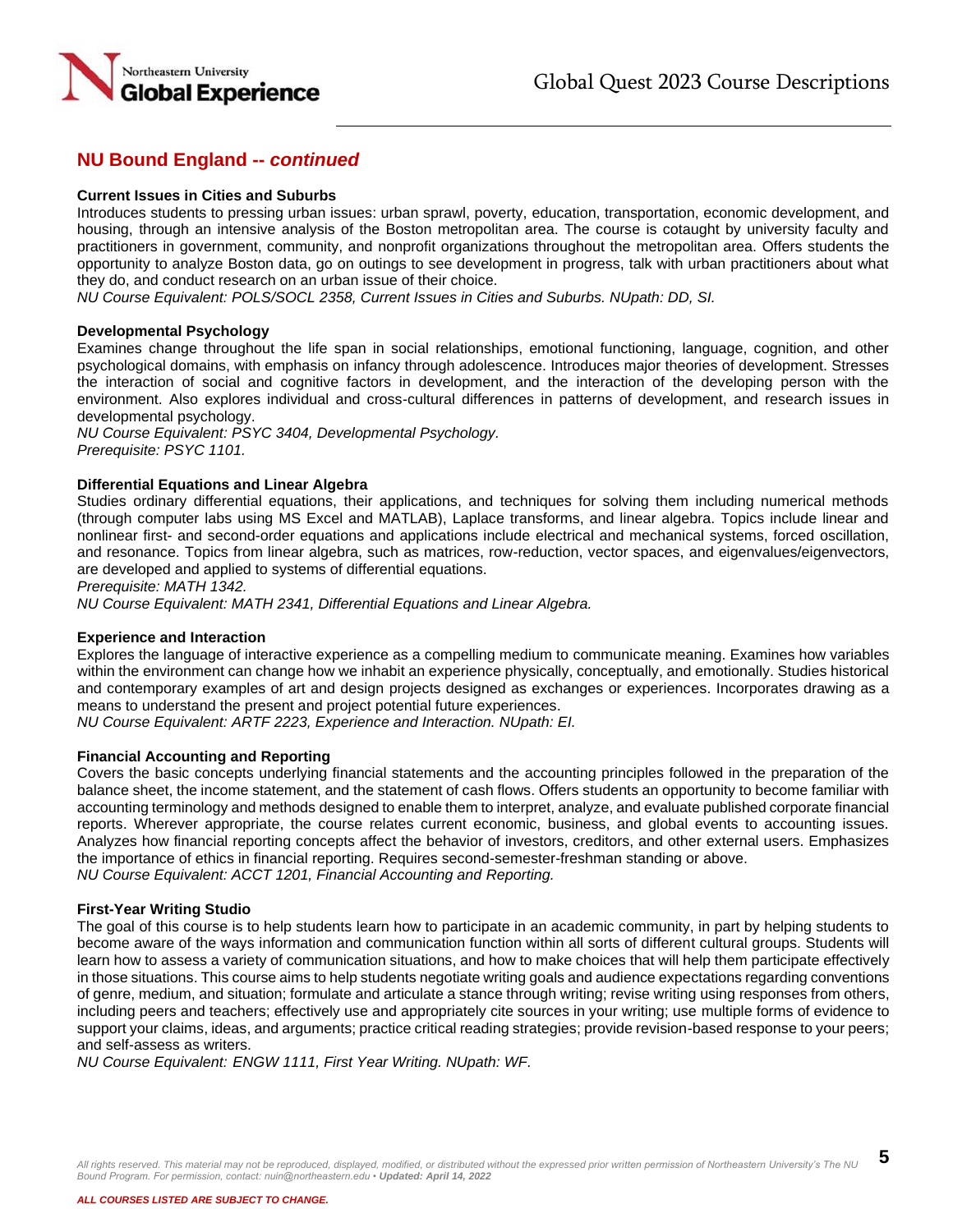

### **Foundations of Psychology**

This course provides an introductory insight into psychology. It surveys fundamental principles, concepts, and issues in the major areas of contemporary scientific psychology. The goal of this course is for you to gain an understanding of multiple major areas of psychology including biological, behavioral, cognitive, and social factors that influence and regulate learning and motivation; personality dynamics; psychopathology and its treatment; life-span development; sensory and perceptual processes; and communication and social behaviors. We will be able to see how psychology is applied to explain individual differences in behaviors, attitudes and feelings. You will learn how psychological experiments are conducted and what famous psychological studies have revealed about human behavior.

*NU Course Equivalent: PSYC 1101, Foundations of Psychology, NUpath: ND, SI.*

#### **General Biology 2 with Lab**

Continues BIOL 1111. Examines the evolution of structural and functional diversity of organisms; the integrative biology of multicellular organisms; and ecological relationships at the population, community, and ecosystem levels. *Prerequisite: BIOL 1101, BIOL 1107, BIOL 1111, or BIOL 1115.*

*NU Course Equivalent: BIOL 1113/1114, General Biology 2 with Lab. NUpath: ND, AD.*

#### **General Chemistry for Science Majors with Lab**

Introduces the principles of chemistry, focusing on the particulate nature of matter and its interactions and reactions that form the basis for the underlying molecular dynamics of living systems. Presents basic concepts of chemical bonding and intermolecular interactions for molecules and molecules' behavior in aqueous solutions with examples from biologically relevant molecules. Introduces kinetics and chemical thermodynamics with examples from biological systems. Offers students an opportunity to obtain a framework for understanding the chemical basis for different methods for separating and purifying biological compounds.

*NU Course Equivalent: CHEM 1161/1162/1163, General Chemistry for Science Majors with Lab. NUpath: ND.*

#### **Global and Intercultural Communication**

Focuses on theories of and approaches to the study of intercultural communication. Emphasizes the importance of being able to negotiate cultural differences and of understanding intercultural contact in societies and institutions. Stresses the benefits and complexities of cultural diversity in global, local, and organizational contexts.

*NU Course Equivalent: COMM 2303, Global and Intercultural Communication. NUpath: SI, DD.*

#### **Global Markets and Local Culture**

Examines selected topics in the socioeconomic transformation of other cultures, including urbanization, industrialization, globalization, commodity production, and international labor migration. Focuses on the impact of global capitalist development on contemporary developing and postcolonial societies as well as local responses and/or resistances to those changes. *NU Course Equivalent: ANTH 2305, Global Markets and Local Culture. NUpath: IC.*

#### **Intermediate Programming with Data with Lab**

Offers intermediate to advanced Python programming for data science. Covers object-oriented design patterns using Python, including encapsulation, composition, and inheritance. Advanced programming skills cover software architecture, recursion, profiling, unit testing and debugging, lineage and data provenance, using advanced integrated development environments, and software control systems. Uses case studies to survey key concepts in data science with an emphasis on machinelearning (classification, clustering, deep learning); data visualization; and natural language processing. Additional assigned readings survey topics in ethics, model bias, and data privacy pertinent to today's big data world. Offers students an opportunity to prepare for more advanced courses in data science and to enable practical contributions to software development and data science projects in a commercial setting.

*Prerequisite: DS 2000.*

*NU Course Equivalent: DS 2500/2501, Intermediate Programming with Data with Lab. NUpath: AD.*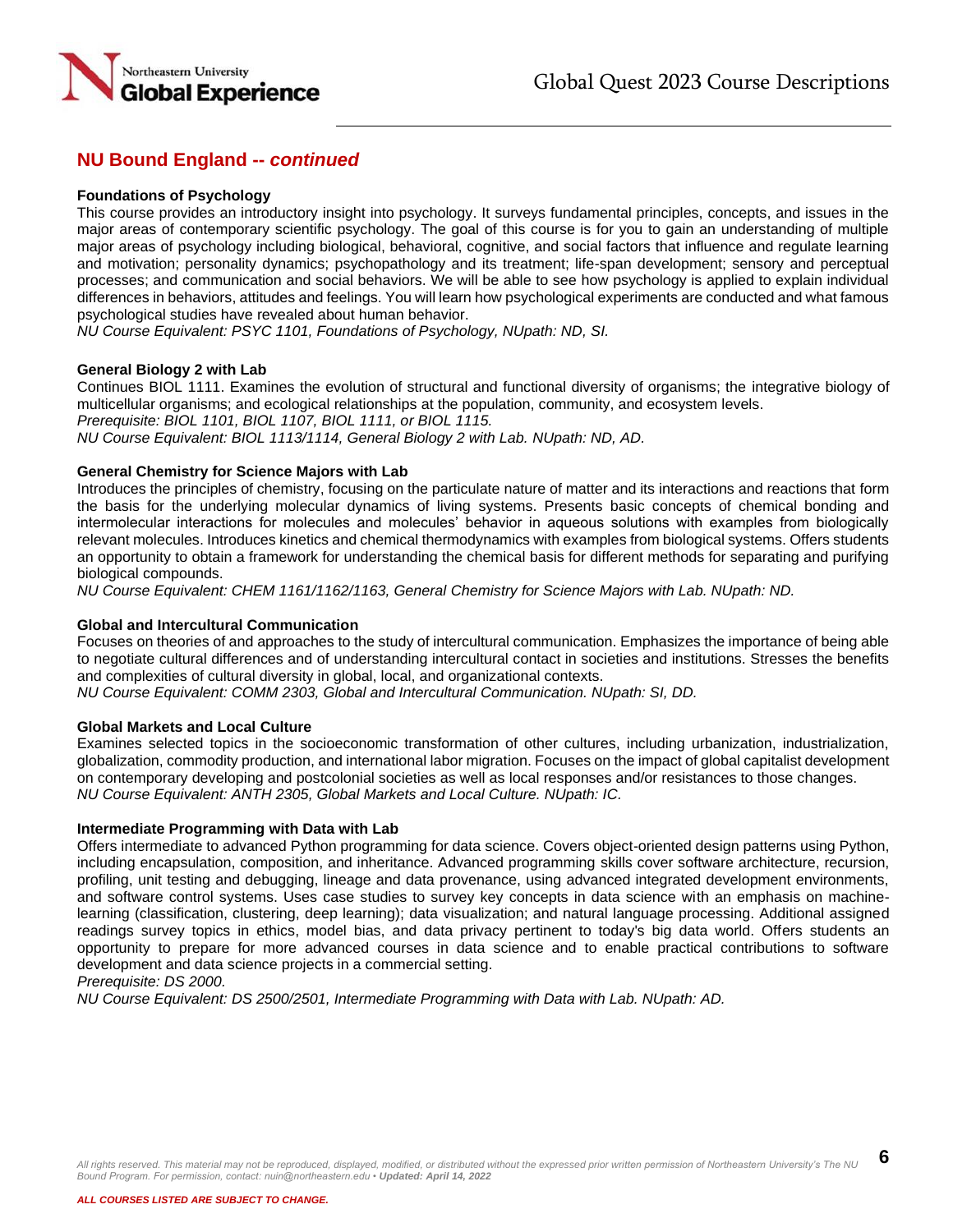

## **International Business and Global Responsibility**

The emphasis of this course is on the cultural, economic, strategic, and political aspects of national business environments and their impact on international business operations. Students are exposed to a variety of key international business concepts, ranging from strategic planning in the global arena, to managing behavior and interpersonal relations. Additional topics include free trade agreements, national trade policies, foreign market analysis, and international strategic management. Outside of the classroom we will visit some British Museum galleries, which is intended to support students' understanding of global cultural business environments around the world.

*NU Course Equivalent: INTB 1203, International Business and Global Social Responsibility. NUpath: IC, ER.*

#### **International Relations: Theory and Practice**

The study of international relations (IR) helps us understand the circumstances under which conflict and cooperation occur in the world. If we can determine the causes of these events, we might learn to control them. This course is designed as an introduction to the only academic discipline that is specifically concerned with the study of "The International". It offers a broad introduction to international relations and assumes no prior knowledge. It is structured to provide a balance between empirical applications and theoretical underpinnings. The course covers several mainstream and critical theories that help to explain recurring patterns in international relations, including realism, liberalism, Marxism, constructivism, and feminism. Along with these theories, we will explore basic concepts used by IR scholars, such as the "state," the "nation," "anarchy," and "power." We will then study the different ways in which to analyse fundamental problems of international relations— conflict or cooperation—whether by studying the "big picture,", the international system, or the inner workings of the state. Throughout the course you will be given the opportunity to apply complex and fast-changing scholarship to "real world" world problems, including state failure, climate change and security, international development, and humanitarian crises, which will enhance your critical thinking skills and help you to situate current international events in complex empirical and theoretical frameworks. *NU Course Equivalent: POLS 1160, International Relations. NUpath: SI.* 

#### **Introduction to Marketing**

Shifting forces and major consumption trends impacting markets in the digital age compete to create customer value, engagement and loyal relationships. Through real-world and engaging methods, this course provides an introduction to global marketing and what are considered effective marketing strategies, encouraging learners to recognize how customer value may be created and captured. Learning outcomes will enable a broader appreciation of basic marketing concepts, case-study strategies and Twenty-First century practices.

*NU Course Equivalent: MKTG 2201, Introduction to Marketing.* 

#### **Introduction to Sociology**

Explores diverse social phenomena, from how people try to look their best in face-to-face interactions; to how race, gender, and class shape identities and social conditions; to how industrial capitalism came to dominate the world. Offers students an opportunity to gain a grasp of key sociological theories and empirical research on topics such as social order, social conflict, and social change, as well as learn to identify social forces that shape human behavior, explain how these forces affect individuals and social groups, and make valid predictions about how they may shape future behavior or events. *NU Course Equivalent: SOCL 1101, Introduction to Sociology. NUpath: SI, DD.*

#### **Introduction to Technology and Human Values**

As long as here have been humans, there has been technology. Technology so permeates our form of life that some have characterized human beings as the technological animal. But while a relationship with technology is given, the nature of that relationship is not. Both human history and the contemporary world are replete with diverse and sometimes contradictory ways of conceiving of how people and technology interact. This course is oriented around these general questions: (1) What is the proper way to understand the relationship between humanity and technology? (2) What critical perspectives and tools can we use to evaluate the social, ethical, and to political dimensions of technology? (3) How can we make good decisions about incorporating emerging technologies into our society and lives?

*NU Course Equivalent: PHIL 1145, Technology and Human Values, NUpath: SI, ER.*

#### **Organic Chemistry 1 with Lab**

Introduces nomenclature, preparation, properties, stereochemistry, and reactions of common organic compounds. Presents correlations between the structure of organic compounds and their physical and chemical properties, and mechanistic interpretation of organic reactions. Includes chemistry of hydrocarbons and their functional derivatives. *Prerequisite: CHEM 1151, CHEM 1214, CHEM 1220, or CHEM 1161.*

*NU Course Equivalent: CHEM 2311/2312, Organic Chemistry 1 with Lab.* 

*All rights reserved. This material may not be reproduced, displayed, modified, or distributed without the expressed prior written permission of Northeastern University's The NU Bound Program. For permission, contact: nuin@northeastern.edu • Updated: April 14, 2022*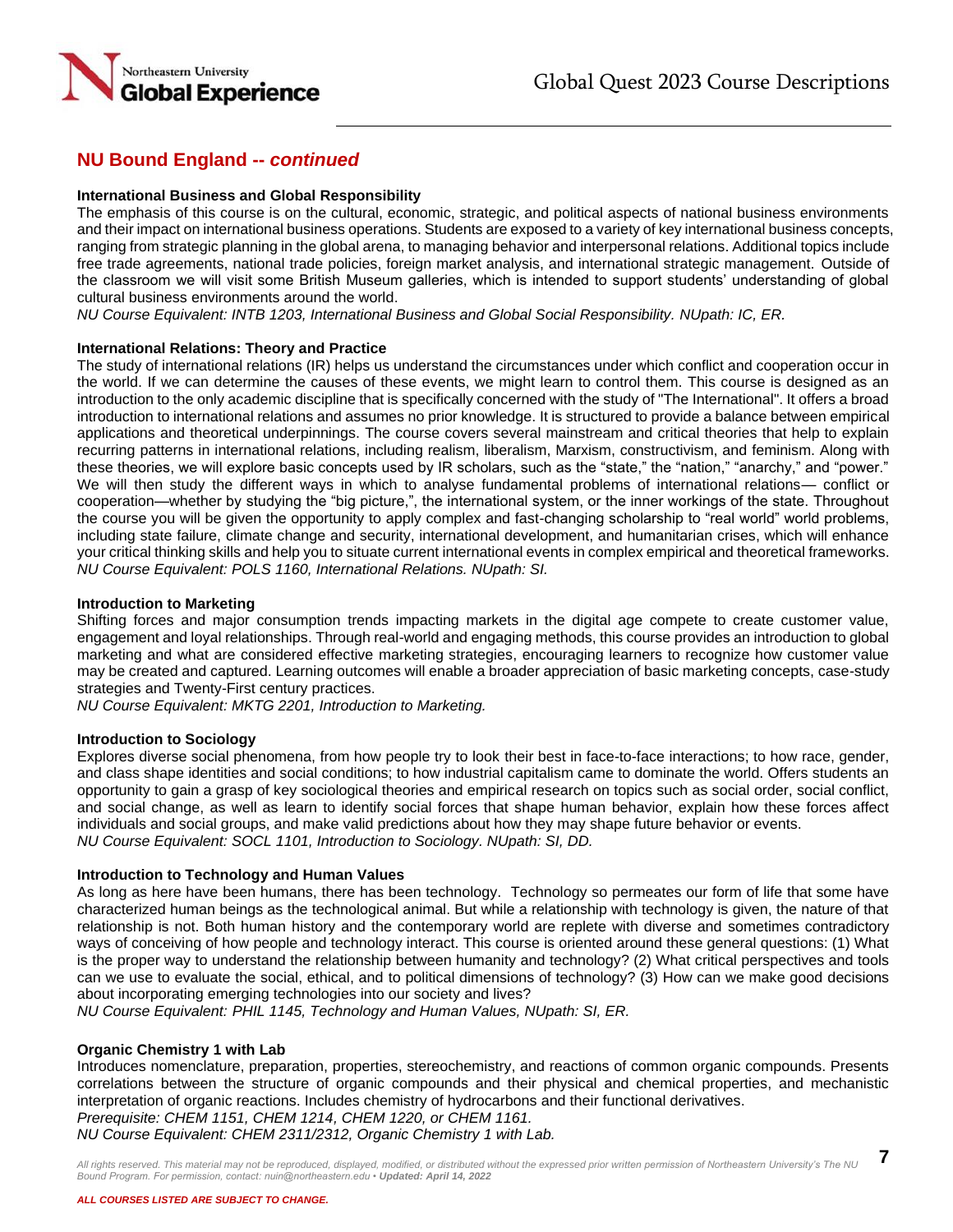

### **People and Cultures**

Surveys basic concepts in cultural anthropology by looking at a range of societies and the issues they face in a globalizing world. Examines the manner in which cultures adapt to, reject, or modify all of the changes they face. These changes impact everything from traditional family structure, to religion, gender, all the way to patterns of joking and concepts of beauty the world over.

*NU Course Equivalent: ANTH 1101, Peoples and Cultures. NUpath: IC.*

#### **Physics for Engineering 1 with Lab and Interactive Learning Seminar**

Covers calculus-based physics. Offers the first semester of a two-semester integrated lecture and laboratory sequence intended primarily for engineering students. Covers Newtonian mechanics and fluids. Stresses the balance between understanding the basic concepts and solving specific problems. Includes topics such as one-dimensional and threedimensional motion, Newton's laws, dynamics friction, drag, work, energy and power, momentum and collisions, rotational dynamics, forces, torque and static equilibrium, pressure, fluids, and gravity.

*NU Course Equivalent: PHYS 1151/1152/1153, Physics for Engineering 1 with Lab and ILS. NUpath: ND, AD. Prerequisite: MATH 1241, 1251, 1340\*, 1341\*, 1342\* or 2321\*.\*May be taken concurrently.*

#### **Physics for Engineering 2 with Lab**

Continues PHYS 1151. Offers integrated lecture and laboratory. Covers electrostatics; capacitors; resistors and direct-current circuits; magnetism and magnetic induction; RC, LR, and LRC circuits; waves; electromagnetic waves; and radiation. *Prerequisite: PHYS 1151, PHYS 1161, or PHYS 1171; MATH 1252, MATH 1342, or MATH 2321 (may be taken concurrently). NU Course Equivalent: PHYS 1155/1156/1157, Physics for Engineering 2 with Lab. NUpath: ND, AD.*

#### **Principles of Macroeconomics**

Introduces macroeconomic analysis. Topics include the flow of national income, economics growth and fluctuation, the role of money and banking, and monetary and fiscal policies. Emphasizes the development of conceptual tools to analyze the economic problems facing modern society.

*NU Course Equivalent: ECON 1115, Principles of Macroeconomics. NUpath: SI, AD.*

#### **Principles of Microeconomics**

This course teaches the fundamentals of microeconomics, providing a solid foundation for economic analysis and thinking. This course begins with an introduction to supply and demand and the basic forces that determine an equilibrium in a market economy. It introduces a framework for learning about consumer behavior and analyzing consumer decisions. The course will explore consumers and their decision-making process as well as firms and their decisions about optimal production. In addition, the course covers the impact of different market structures on firms' behavior and further includes two guest lectures by economic scholars. By the end of the course, you will be able to understand introductory microeconomic theory, solve basic microeconomic problems, and use these techniques to think about a number of policy questions relevant to the operation of the real economy.

*NU Course Equivalent: ECON 1116, Principles of Microeconomics. NUpath: SI, AD.*

#### **Public Speaking**

Develops skills in public communication. Topics include choosing and researching a topic, organizing and delivering a speech, handling speech anxiety, listening critically, and adapting language to an audience. Offers the opportunity for students to present a series of speeches and receive advice and criticism from an audience. *NU Course Equivalent: COMM 1112, Public Speaking. NUpath: EI.*

#### **The World Since 1945**

Examines the political, economic, social, and cultural relationship between the developed and developing world since the end of World War II. Topics include the Cold War, independence and national movements in developing countries, the globalization of the world economy, scientific and technological innovations, wealth and poverty, the eradication of some diseases and the spread of others, the fall of the Soviet Union, Middle East turmoil, and the enduring conflict between Israel and Palestine.

*NU Course Equivalent: HIST 2211, The World Since 1945. NUpath: SI, DD.*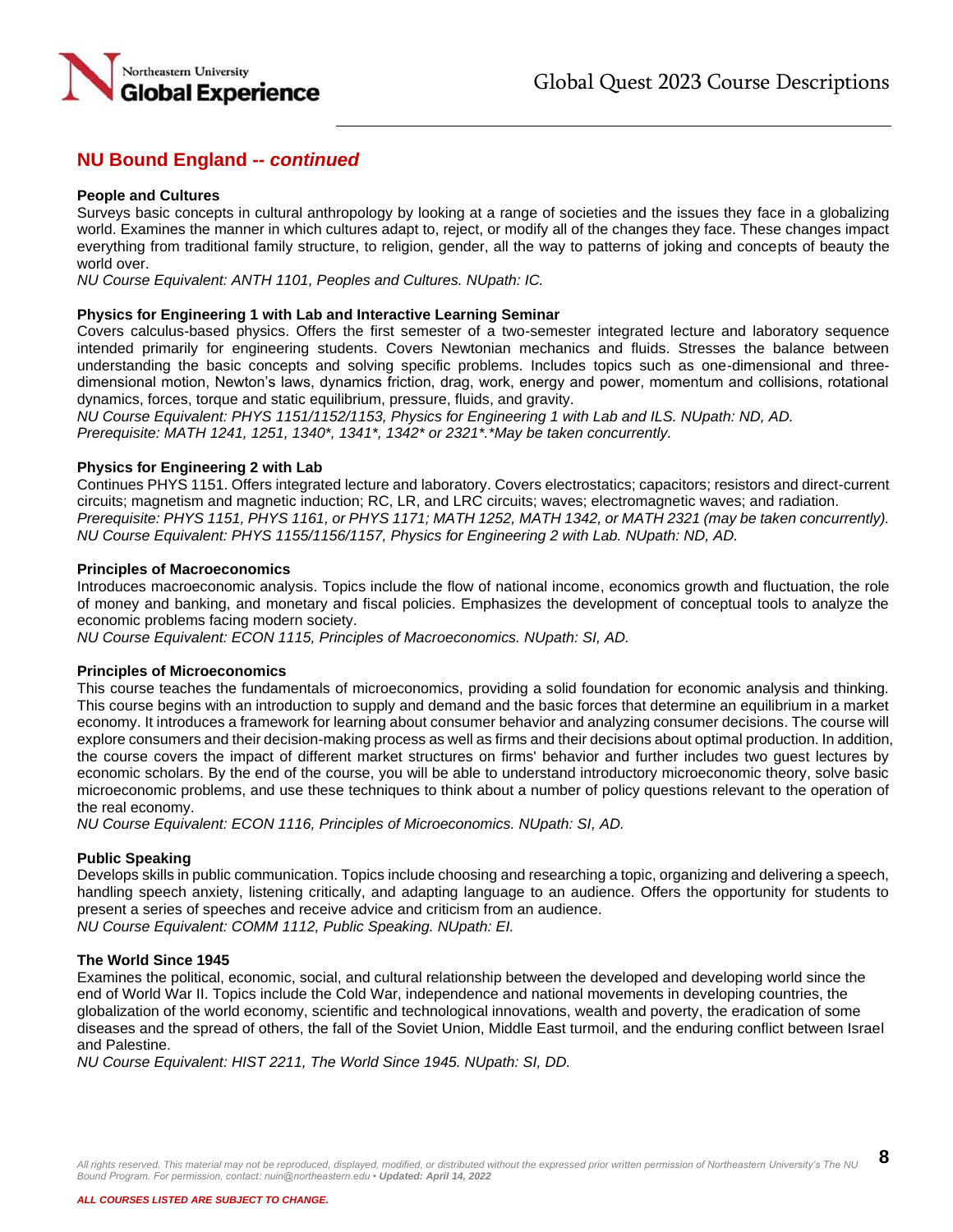

### **The Writer's Craft**

The Writer's Craft Gives the developing writer an opportunity to practice writing various forms of both poetry and prose. Features in-class discussion of student work.

*NU Course Equivalent: ENGL 2700, Creative Writing. NUpath: EI.*

## **Topics in Design History**

Explores various design history topics through pioneering designers whose work has influenced contemporary design culture. Instructor determines format and content.

*NU Course Equivalent: ARTH 2200, Topics in Design History.*

## **N.U.in Greece**

#### **Advanced College English Skills**

This course offers students the opportunity to move across texts and genres, thus focusing on the basics of compositions and the use of metaphor, organization, selection, gaps and silences, tone, and point of view. Through a series of sequenced assignments, students read fiction and non-fiction texts of some complexity, make the critical interpretation of these texts the occasion for their own writing, write the expository prose that makes use of a variety of rhetorical strategies, conduct library research when appropriate, reflect on and assess their writing, and refine their documentation skills. Requires students to write multiple drafts and emphasizes the writing process as well as the quality of the finished product. Students keep a portfolio of their work.

*NU Course Equivalent: ENGW 1111, First-Year Writing. NUpath: WF.*

#### **Anatomy and Physiology II**

This course is the second part of a two-part Anatomy & Physiology Course. It is designed to provide an understanding of the anatomical structures, function and regulation of cardiovascular, respiratory, digestive, urinary, and immune systems. This course aims to provide students with knowledge of normal function of the organ systems and thereby provide the information base for interpreting data relating to health and disease. For those in health fields, this information will serve as the foundation for most of your courses.

*Prerequisite: BIOL 1117 or BIOL 2217. NU Course Equivalent: BIOL 2219/2220, Anatomy and Physiology 2 with lab. NUpath: ND.* 

#### **Ancient Greek History**

This course presents a survey of ancient Greek history from the Minoan through the Hellenistic period. The course follows a broad chronological account, but at the same time strongly emphasizes thematic trends and various aspects of social, economic and ideological history, including such institutions and values as political ideas, drama, city states, scientific and philosophical inquiry, trade, colonies, daily life, and gender. A variety of primary and secondary source materials will be employed to explore better who the ancient Greeks were and what their legacies have been. *NU Course Equivalent: HIST 1270, Ancient Greece.*

#### **Art Appreciation – Principles of Design**

The purpose of this course is to introduce students to the general principles of design, that is, to the formal elements in any work of visual art (painting, sculpture, photography, film, contemporary installation art, etc.). The course will be thematic and topical and will consider examples from all periods of Western and non-Western Art. Included in the formal course work will be visits to local museums and galleries to examine firsthand artworks illustrating the different principles studied. *NU Course Equivalent: ARTH 1200, Visual Intelligence.*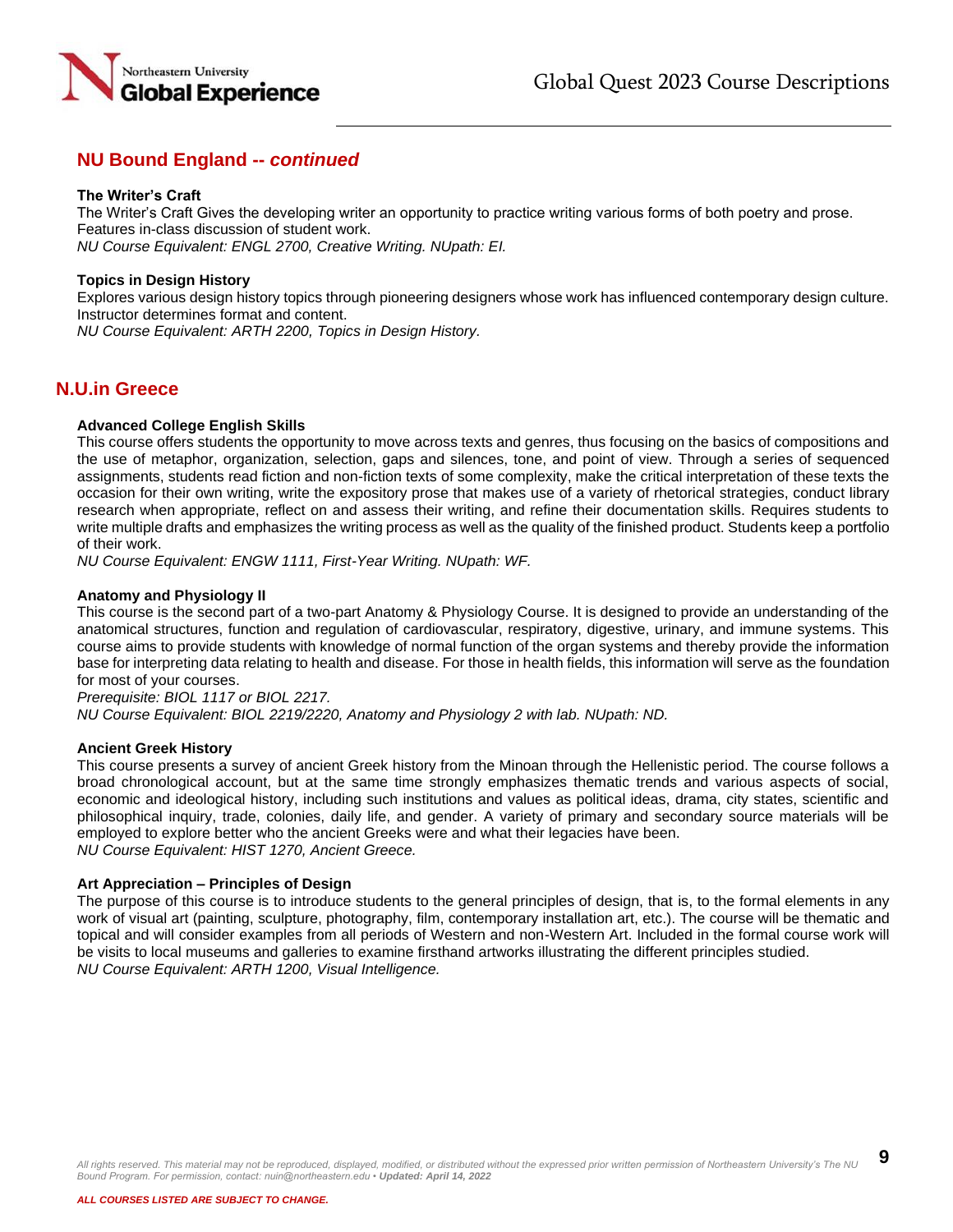

### **Bio Statistics (with R)**

This course is an introduction to descriptive and inferential statistical methods with a focus on biological applications. It covers concepts and techniques concerning exploratory data analysis, frequency distributions, confidence intervals and hypothesis testing, correlation and regression, central tendency and variation, probability principles, sampling distribution and statistical inference. Students will be exposed to these topics and will examine how each applies to and can be used in biological applications. Students will master problem solving using both manual computations and the open-source R-programming environment. The course will be balanced between classic text-oriented resources and relevant computer software. It intends to help students develop their critical thinking and problem-solving ability. Students are expected to have read assignments prior to class attendance.

*NU Course Equivalent: ENVR 2500 / 2501: Biostatistics with Lab. NUpath: FQ, AD.*

## **Biological Inquiries**

During the course, we will investigate the biology of stress responses to environmental factors, like extreme temperature, pollutants, and pathogens, examine the involved mechanisms at different levels of biological organization and discuss the effects of these exposures for an organism and a population. Many different areas related to the topic will be surveyed, including biochemistry, regulation of gene expression, metabolism, cell signaling, physiology, and population dynamics. *Prerequisite: BIOL 1101, 1107 or 1111.*

*NU Course Equivalent: BIOL 2299: Inquiries in Cell and Molecular Biology. NUpath: ND.* 

## **Business/Professional Communication**

The course focuses on professional reading writing and speaking skills and provides instruction in drafting and revising various forms of business and professional communication such as emails, proposals and reports. Through class discussions and other oral activities, students will have the opportunity to enhance their public speaking skills. The course covers all fundamental principles of professional writing, including a focus on appropriate grammar, mechanics and usage. Course readings/samples of professional writing are provided to generate topics and to study as models for structure and style in professional writing.

*NU Course Equivalent: ENGW 1111, First-Year Writing. NUpath: WF.*

#### **Calculus I for Science and Engineering**

This course covers definition, calculation, and major uses of the derivative, as well as an introduction to integration. Topics include limits; the derivative as a limit; rules for differentiation; and formulas for the derivatives of algebraic, trigonometric, and exponential/logarithmic functions. This course also discusses applications of derivatives to motion, density, optimization, linear approximations, and related rates. Topics on integration include the definition of the integral as a limit of sums, antidifferentiation, the fundamental theorem of calculus, and integration by substitution.

*NU Course Equivalent: MATH 1341, Calculus 1 for Science and Engineering. NUpath: FQ.*

#### **Calculus II for Science and Engineering**

The purpose of this course is to give a solid foundation in Calculus concepts, tools and techniques for the student entering Science and Engineering fields. This course is a continuation to Calculus I for Science and Engineering where the student mastered: limits, differentiation, anti-differentiation and basic integration skills of 2D functions as well as basic introduction to parameterized curves and motion. This course will cover techniques and applications of integration, infinite series, and introduction to vectors, among other topics.

*NU Course Equivalent: MATH 1342, Calculus 2 for Science and Engineering. NUpath: FQ. Prerequisite: Requires prior completion of MATH 1341 or permission of head mathematics advisor.*

## **Calculus III for Science and Engineering**

Extends the techniques of calculus to functions of several variables; introduces vector fields and vector calculus in two and three dimensions. Topics include lines and planes, 3D graphing, partial derivatives, the gradient, tangent planes and local linearization, optimization, multiple integrals, line and surface integrals, the divergence theorem, and theorems of Green and Stokes with applications to science and engineering and several computer lab projects.

*NU Course Equivalent: MATH 2321, Calculus 3 for Science and Engineering. NUpath: FQ.*

*Prerequisite: Requires prior completion of MATH 1342 or MATH 1252.*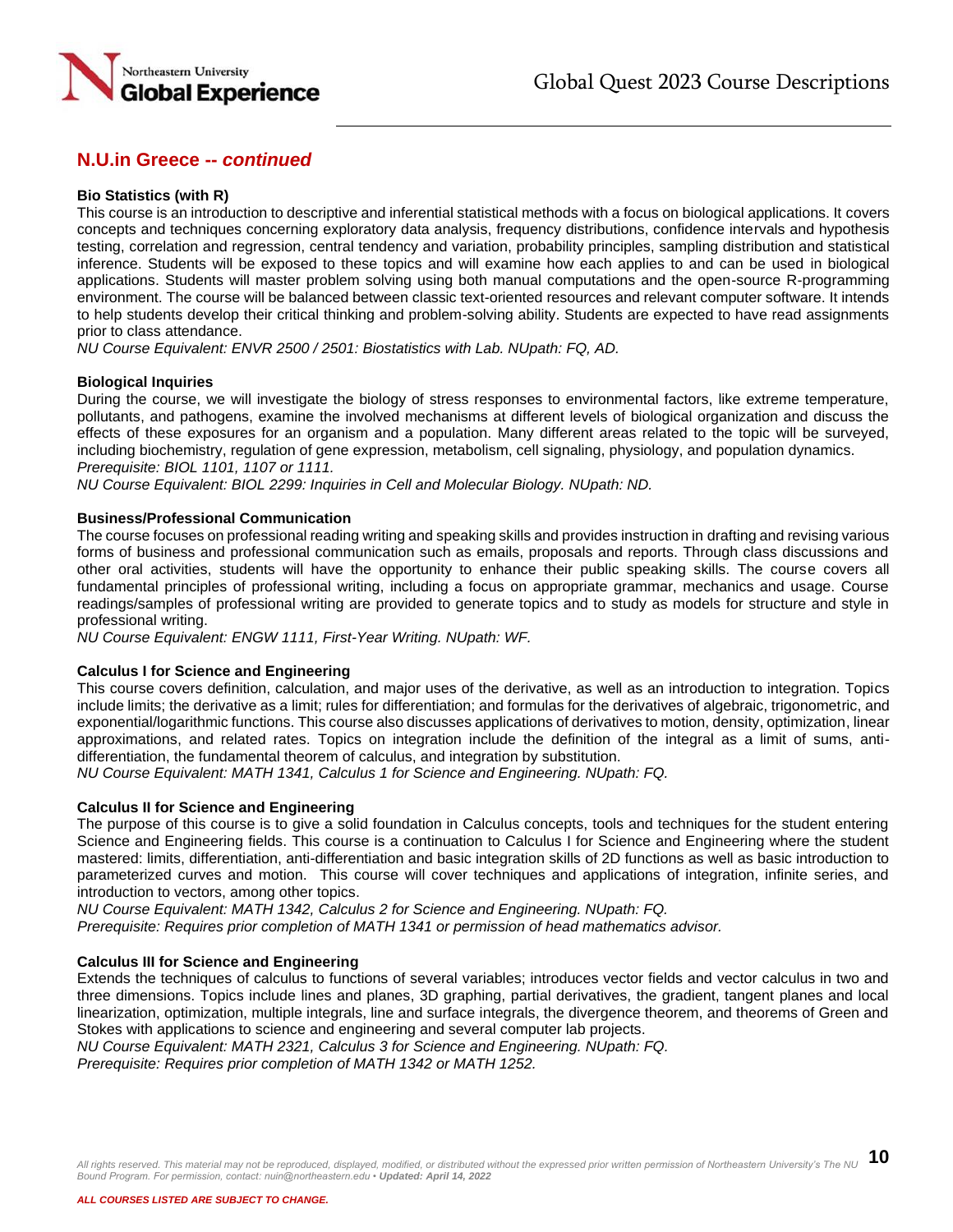

## **Clinical Psychology I: Psychopathology**

This course will help students gain a thorough and critical understanding of clinical issues and specifically, mental health and illness, definition of psychopathology, diagnosis and various factors that should be taken into account in the process of identifying several psychological disorders. As mental health professionals need to be aware of all the important issues and ethics in the clinical field, students need to be acquainted with the main psychological disorders and critically apply theoretical information to case studies and real life examples from professional practice. Therefore, focus will be given to assessment, causation, risk factors and effects of the main psychological disorders but also students will be introduced to the basic principles of treatment and prevention strategies. Moreover, they will be acquainted with issues of stigma and social exclusion so that they are aware of diversity issues and their implication on clinical practice.

*Prerequisite: PSYC 1101, Foundations of Psychology.*

*NU Course Equivalent: PSYC 3406, Abnormal Psychology.* 

## **Developmental Psychology**

This module will focus on research and applications in the field of human development. Human development is the study of how people change and remain the same across the lifespan. The aim is to provide a review of the progression through the initial developmental stages (prenatal development and early years) and to further expand the students' knowledge of understanding on human development from school years through late adulthood. Areas such as biological, motor, cognitive, emotional, and social domains will be covered and these processes will be described within a theoretical and empirical framework. Students are encouraged to assess critically the contribution and applicability of psychological research to daily life through class discussions, presentations and written assignments.

*Prerequisite: PSYC 1101*

*NU Course Equivalent: PSYC 3404: Developmental Psychology*

## **Differential Equations and Linear Algebra**

This course presents an overview of the methods to setup and solve such equations, called ordinary differential equations (ODE). In parallel, and motivated by systems of linear differential equations, the course will cover the core concepts of Linear Algebra. Following the completion of the course students are expected to have mastered the following topics: First Order Differential Equations; Higher Order Linear Differential Equations; Laplace Transforms; Numerical Methods; Boundary Value and Initial Value Problems; Applications to the Sciences; Systems of Equations and Matrices; Linear Transformations and Eigenvalues.

*Prerequisite: MATH 1342, Calculus 2 for Science and Engineering. NU Course Equivalent: MATH 2341, Differential Equations and Linear Algebra.*

#### **General Biology II with Lab**

Examines the evolution of structural and functional diversity of organisms; the integrative biology of multicellular organisms; and ecological relationships at the population, community, and ecosystem levels. *Prerequisite: BIOL 1101, 1107, 1111 or 1115.*

*NU Course Equivalent: BIOL 1113/1114, General Biology 2 with Lab. NUpath: ND.* 

## **General Chemistry for the Biological Sciences**

This course is designed to introduce biology students to the fundamental principles of chemistry. Topics to be covered include atomic structure, chemical equations, the periodic table, chemical bonding and intermolecular interactions, thermochemistry, reaction spontaneity, reaction rates, chemical equilibria, acid base chemistry and reactions in aqueous systems. Emphasis will be given to applications of chemical principles in biological systems.

*NU Course Equivalent: CHEM 1161/1162/1163, General Chemistry for the Biological Sciences with Lab and Recitation. NUpath: ND.*

## **Genetics and Molecular Biology**

This course focuses on mechanisms of inheritance, gene-genome structure and function, and developmental genetics and evolution. Examples are drawn from the broad spectrum of plants, animals, fungi, bacteria, and viruses. Topics and analytical approaches include transmission genetics, molecular biology and gene regulation, DNA molecular methods, quantitative and population genetics, bioinformatics, genomics, and proteomics.

*Prerequisite: (BIOL 1103, 1113, 1115, 2297, 2299, EEMB 1105, 2290, ENVR 2400 or EEMB 2400) and (CHEM 1211, 1217, 1151 or 1161).*

*NU Course Equivalent: BIOL 2301/2302, Genetics and Molecular Biology with Lab. NUpath: ND.*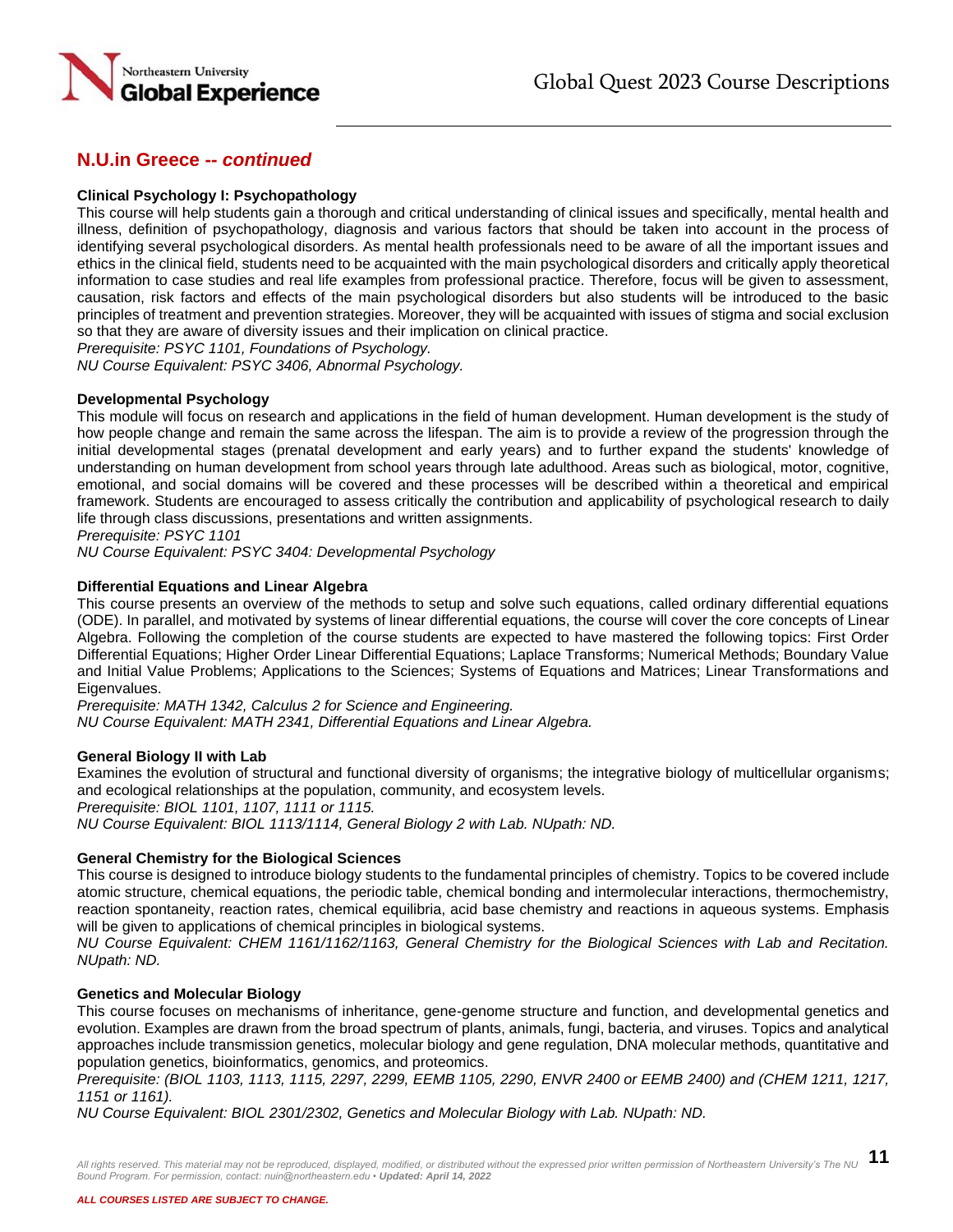

### **Geographies of Globalization, Culture, and Identity**

This course will examine the social, cultural, and political aspects of global geography. Students will become acquainted with key geographical concepts, and then explore issues of population and migration, culture, language, religion, globalization, nationalism, and cosmopolitanism. The course will use case studies to move from the broadly global to the local, giving students the opportunity to better understand Thessaloniki, Greece, and the Mediterranean both in the context of larger global issues and in relation to their own relationships to critical global geographies.

*NU Course Equivalent: POLS 1990, Political Science Elective.*

#### **Intercultural Understanding and Communication**

This Course aims to introduce students to a rounded understanding of how interactions between people from different cultural backgrounds takes place and the influences that affect such processes. In today's globalized world this seems to be central to our existence as empathic, sympathetic and adaptable persons, colleagues or citizens, among others. Drawing on case studies from diverse social and cultural contexts (such as the workplace or interpersonal relationships), we will develop knowledge and skills for more effective intercultural communication practices.

*NU Course Equivalent: COMM 2303, Intercultural and Global Communication. NUpath: DD, SI.*

#### **Introduction to International Relations**

The course studies and compares politics across states, by exploring several questions through research on similarities and differences among countries and within and between political systems. In the process, students will discover various ways in which institutional and non-institutional variables determine the answers to complicated questions like why nations thrive or fail, how culture affects governance quality, or what drives change within states and across borders. Country cases will be drawn from different regions of the world to ground students in the set of tools of comparative analysis, so that they may use these tools to further examine and link facts to the larger questions of international relations. The course will thus enhance student capacities to explain political phenomena, and eventually make predictions, using the comparative method. *NU Course Equivalent: POLS 1160, International Relations. NUpath: SI.*

#### **Introduction to Marketing**

This course familiarizes students with the primary principles of Marketing and in the process develop their abilities in analyzing market situations and contribute to the formulation of a marketing strategy. *Prerequisite: ECON 1116, Principles of Microeconomics.*

*NU Course Equivalent: MKTG 2201, Introduction to Marketing.* 

#### **Introduction to Mathematical Reasoning**

This course covers the basics of mathematical reasoning and problem solving to prepare incoming math majors for more challenging mathematical courses at Northeastern. Focuses on learning to write logically sound mathematical arguments and to analyze such arguments appearing in mathematical books and courses. Includes fundamental mathematical concepts such as sets, relations, and functions.

*NU Course Equivalent: MATH 1365: Introduction to Mathematical Reasoning*

#### **Microbiology**

The goal of this course is to introduce foundational concepts in microbiology and their connection with all the health care fields. The course subjects include the identification of microbes, mechanisms of pathogenicity and microbial disease, structure and response of the host immune system, and prevention against the spread of infectious disease. *NU Course Equivalent: BIOL 2221/2222, Foundations of Microbiology.*

#### **Organic Chem I + Lab**

The course introduces students to the fundamental principles of chemistry of carbon-containing compounds, including three dimensional structures, chemical properties and methods of structural identification, reactions, and syntheses. Topics to be covered include, stereochemistry, and functional group characteristics of alkanes, alkenes, alkynes, alkyl halides, alcohols, and ethers, with an emphasis on reaction mechanisms and multi-step syntheses.

*Prerequisite: CHEM 1151, 1214, 1220 or 1161.*

*NU Course Equivalent: CHEM 2311/2312, Organic Chemistry 1 + Lab.*